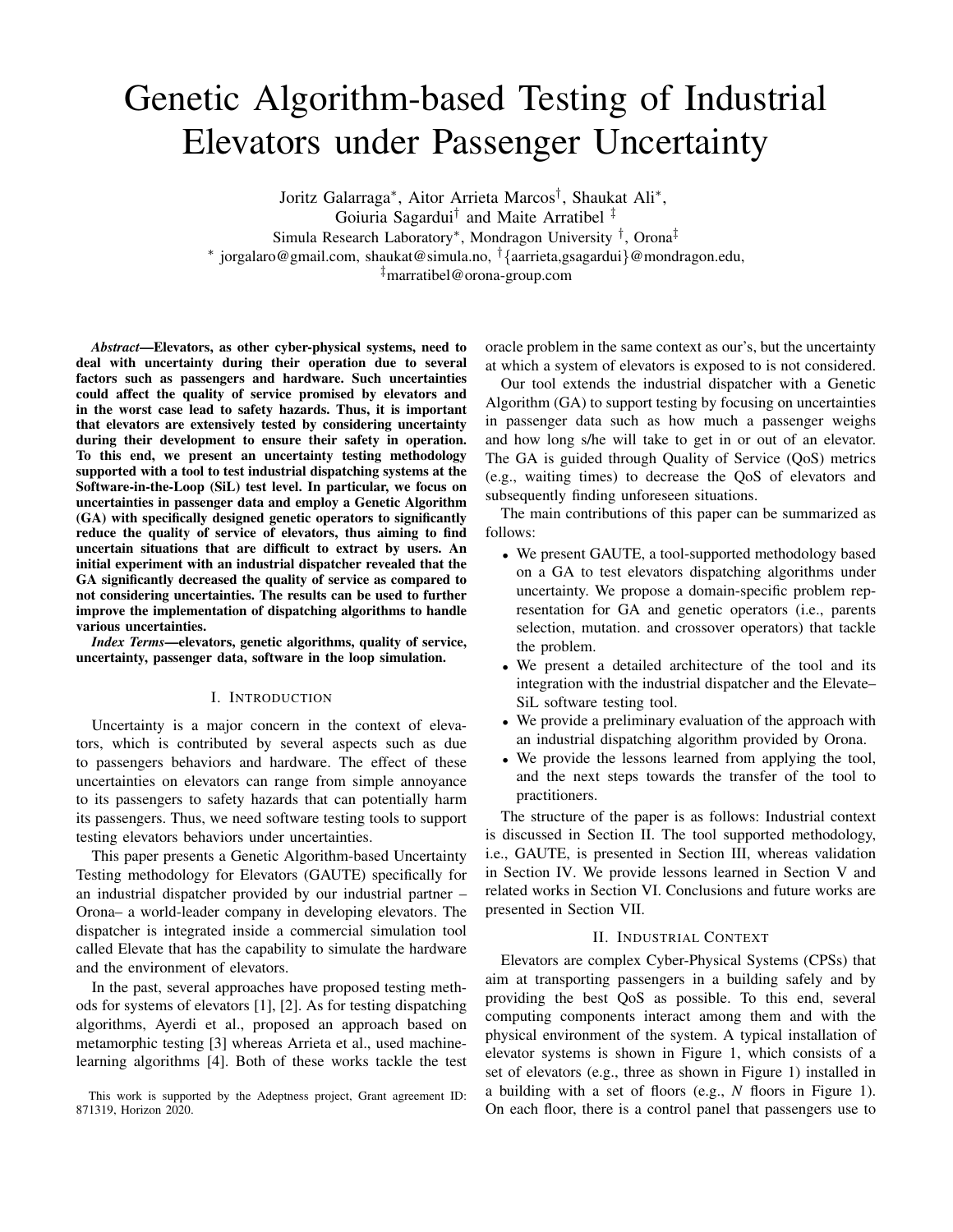<span id="page-1-1"></span>

Fig. 1: Elevator Installation Architecture

call for the elevators. Each elevator has a dedicated controller responsible for controlling the movements of its elevator. All the control panels, elevators, and controllers are connected via Controller Area Network (CAN) bus to *Traffic Master*. The traffic master is in charge of controlling the passengers' flow. The core software component of the traffic master of an elevator is its dispatching algorithm, coined as "dispatcher". This algorithm aims at assigning an elevator to each passenger call by following certain criteria (e.g., reducing the passenger average waiting time, reducing energy consumption). The traffic master is also connected via an Ethernet connection to a dedicated computer system responsible for access control, if required, e.g., to control the access to lifts on the first floor.

Orona is one of the largest elevators companies in Europe. It has a large suite of dispatching algorithms to accommodate the needs of different kinds of buildings (e.g., the dispatcher of a system of elevators for a hospital has different needs to one of a hotel). As any other complex software system, their dispatching algorithms requires extensive maintenance. This is to deal with different aspects, such as, hardware obsolescence, new functionality, legislative changes and bug corrections [\[5\]](#page-5-6). Orona has a well established process to test and validate their dispatching algorithms. We refer the reader to [\[5\]](#page-5-6), [\[3\]](#page-5-2) for a detailed explanation of the dispatching testing process. This process relies on simulation-based testing at different test levels. At the Software-in-the-Loop (SiL) test level, Orona uses Elevate, a domain-specific simulation tool, to test their dispatchers. A test case in the context of Orona for testing their dispatching algorithms includes (1) the building configuration and (2) a passenger file. The former is related to the physical layer of the system of elevators, and encompasses information like the number of floors of the building, number of elevators, dynamic information of the elevators (e.g., maximum speed, acceleration, jerk), etc. The latter refers to a file with information of the passengers arriving at a floor and calling for an elevator in order to travel to another floor. For each of these passengers, different information is provided, including their

arrival time, their weights, their up-loading and downloading time. In this paper, we focus on these passenger attributes and consequently, we provide their definitions below for an understanding:

- *Arrival time:* Time at which a passenger arrives at a floor and call for an elevator.
- *Arrival floor:* The floor number at which the passenger arrives.
- *Destination floor:* The floor at which the passenger wants to go.
- *Mass:* The weight of a passenger in kilograms (Kgs).
- *Capacity factor:* A percentage value, based on which, a passenger decides whether to take the arrived elevator.
- *Loading Time and Unloading Time*: The times a passenger takes to get in or get out of an elevator.

The passenger files are typically full-day traffic profiles, which are either (1) real traffic data, which needs to be extracted from the building by installing certain monitors or (2) theoretical traffic data, which are based on extensive elevator dispatching studies [\[6\]](#page-5-7). However, in both cases, certain assumptions are performed. For instance, the weight of all the passengers is set to 75 Kgs, which is considered a standard average weight in Europe for simulation.

Testing focuses on finding faults in addition to issues with QoS, which are measured with different attributes. In this paper, we focus on waiting time (WT) associated with each passenger, i.e., the time the dispatcher took it to serve a passenger. Its measurement starts when a passenger presses a button to call an elevator until an elevator arrives on the floor. For a set of *n* passengers, the Average Waiting Time (AWT) is simply the average of their WTs. This metric is employed because it has been demonstrated that the perception of whether a system of elevators is working properly or not for a passenger is related to the time this passenger needs to wait, rather than other metrics (e.g., time spent by the passenger traveling inside the elevator) [\[6\]](#page-5-7).

# III. TOOL SUPPORTED METHODOLOGY

<span id="page-1-0"></span>This section describes our tool supported methodology. Section [III-A](#page-1-2) presents the overall architecture, whereas the methodology is presented in Section [III-B.](#page-2-0)

# <span id="page-1-2"></span>*A. Overall Architecture*

GAUTE's overall architecture is shown in Figure [2.](#page-2-1) It is built on top of Elevate<sup>[1](#page-1-3)</sup> – a commercial simulation software providing the facilities to test elevator software (e.g., dispatcher algorithms) with hardware and environment simulated as discussed in Section [II.](#page-0-0) Within Elevate, one can implement and deploy their own dispatcher algorithm, which is responsible for optimal scheduling of passengers arriving at different floors. Orona provided the dispatcher implementation in C++ and is deployed as .dll inside Elevate.

We implemented GAUTE to support testing Orona's dispatcher under various uncertainties, in particular related to passengers. During the simulation, GAUTE introduces passengers

<span id="page-1-3"></span><sup>1</sup>https://peters-research.com/index.php/elevate/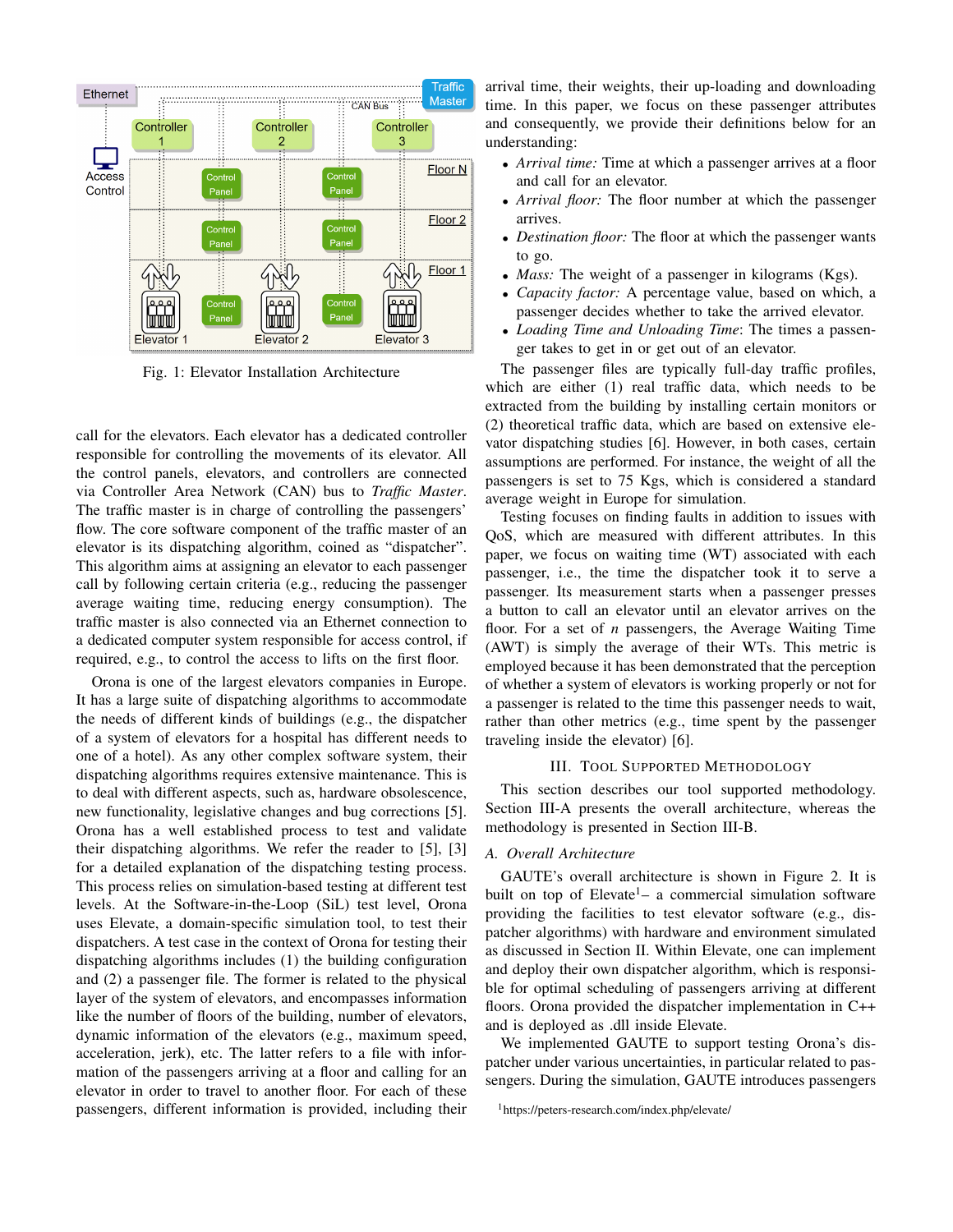<span id="page-2-1"></span>

Fig. 2: Tool Supported Methodology

with varying passenger attributes as described in Section [II,](#page-0-0) i.e., mass, capacity factor, loading time, and unloading time. This is in contrast to a typical practice, where a fixed value for each of these attributes is used based on existing standards, and guides (e.g., [\[7\]](#page-5-8)). The rationale is that in the real operation, it is uncertain, e.g., at which time a passenger will arrive and on which floor, and how much he/she will weigh. GAUTE focuses on providing a support to study uncertainties in mass, capacity factor, loading time, and unloading time of each passenger. The uncertainty specifications of each of these attributes are provided by a test engineer in the form of realistic ranges. For example, in Europe, the recommended average mass is 75KGs, thus a test engineer can specify an interval for mass, e.g., 70KGs to 80KGs.

We implemented a GA inside the dispatcher that controls the generation of the next *np* of passengers based on the current *AWT* (details in the next section). We chose the GA since it is one of the most commonly used search algorithms in the software engineering domain. Nonetheless, other search algorithms can be employed in the future.

As shown in Figure [2,](#page-2-1) Elevate together with the dispatcher including GA tests the dispatcher under uncertain attributes of passengers. It takes as inputs the following configurations: (1) a building and elevator configuration (e.g., number of elevators, their sizes and capacities, number of floors in a building); (2) configuration of a GA such as population size; (3) simulation configurations (e.g., time slide between simulation calculations). Also, it takes input uncertainty specifications, a passenger file, and QoS strategies (described in the next section). A simulation is then started, which keeps inserting the passengers following the passenger file, but varying the attributes of each passenger as decided by GA based on current AWT value. Once the simulation is completed, a set of simulation reports are produced by Elevate, in addition to a *Test Results* file, which is produced by GAUTE. This file contains all the detailed information such as AWT in each generation, what were the chosen values of attributes of passengers by GA and so on.

We also implemented a *Visualization* component in Python that takes input test results and produces visualization of results (e.g., graphs) to analyze how the AWT was increased with GA in each generation.

# <span id="page-2-3"></span><span id="page-2-2"></span><span id="page-2-0"></span>*B. Methodology* We aim to test a dispatcher with uncertain attributes of a

passenger with the ultimate aim of increasing QoS attributes (e.g., AWT) with a GA, consequently leading to bad QoS. To this end, we need to encode our problem in the GA.

*1) Individual Representation:* First, we need to provide representation of each individual, which in our case is one passenger. A representation of the individual is shown in Figure [3](#page-2-2) having seven attributes. The first attributes are used as it is from the original traffic profile for the first generation, and for the following generations as close as possible to the original traffic profile to ensure that the traffic remains as realistic as possible. The rest of the four attributes, i.e., mass (*m*), capacity factor (*cf*), loading time (*lt*), and unloading time (*ut*), are generated by a GA according to the uncertainty specification provided by a test engineer. To be more specific, for a passenger *i*, these attributes will be referred as:  $m_i$ ,  $cf_i$ ,  $lt_i$ , and  $ut_i$ . Each individual after simulation will have an associated waiting time (WT), i.e., the amount of the time the individual had to wait before being served by an elevator. The waiting time associated with each individual represents its fitness, i.e., higher the waiting time and higher fitness. We consider a higher waiting value to be better since we aim to test a dispatcher under uncertainties and a higher waiting time means that the dispatcher's QoS is not good.

*2) Parents Selection, Crossover, and Mutation Operators:* GA is guided by a set of search operators, i.e., parents selection, crossover operator, and mutation operator. In terms of parents selection, we employed a simple selection criteria, where we pick  $npa/2$  number of parents with the highest WTs, where  $npa$  is the population size. The parents are sorted according to their WTs as shown in Figure [4.](#page-2-3) Assuming  $P_1$ has the highest WT, whereas  $P_{npa}$  has the lowest WT. We form the pairs (Pair 1, Pair 2, .. Pair npa/2) as shown in the figure. Then, we select the first  $(npa/2)/2$  pairs of parents, i.e., Pair 1, Pair 2, .., Pair (npa/2)/2.

On each pair of parents (e.g., *Parent 1* and *Parent 2* in Figure [5\)](#page-3-1), we apply our crossover operator as shown in Figure [5](#page-3-1) to produce four children (*Child 1* to *Child 4*). To do crossover, we randomly chose 2 crossover points (e.g.,  $cp_1$  and  $cp_2$ ) shown in the figure out of three possible crossover points (note that a crossover point is unique). We then swap the attributes to the right side of a crossover point to produce two children. In our example shown in Figure [5,](#page-3-1) when we have chosen  $cp<sub>1</sub>$ and  $cp<sub>2</sub>$ , it resulted into four children as shown in the figure.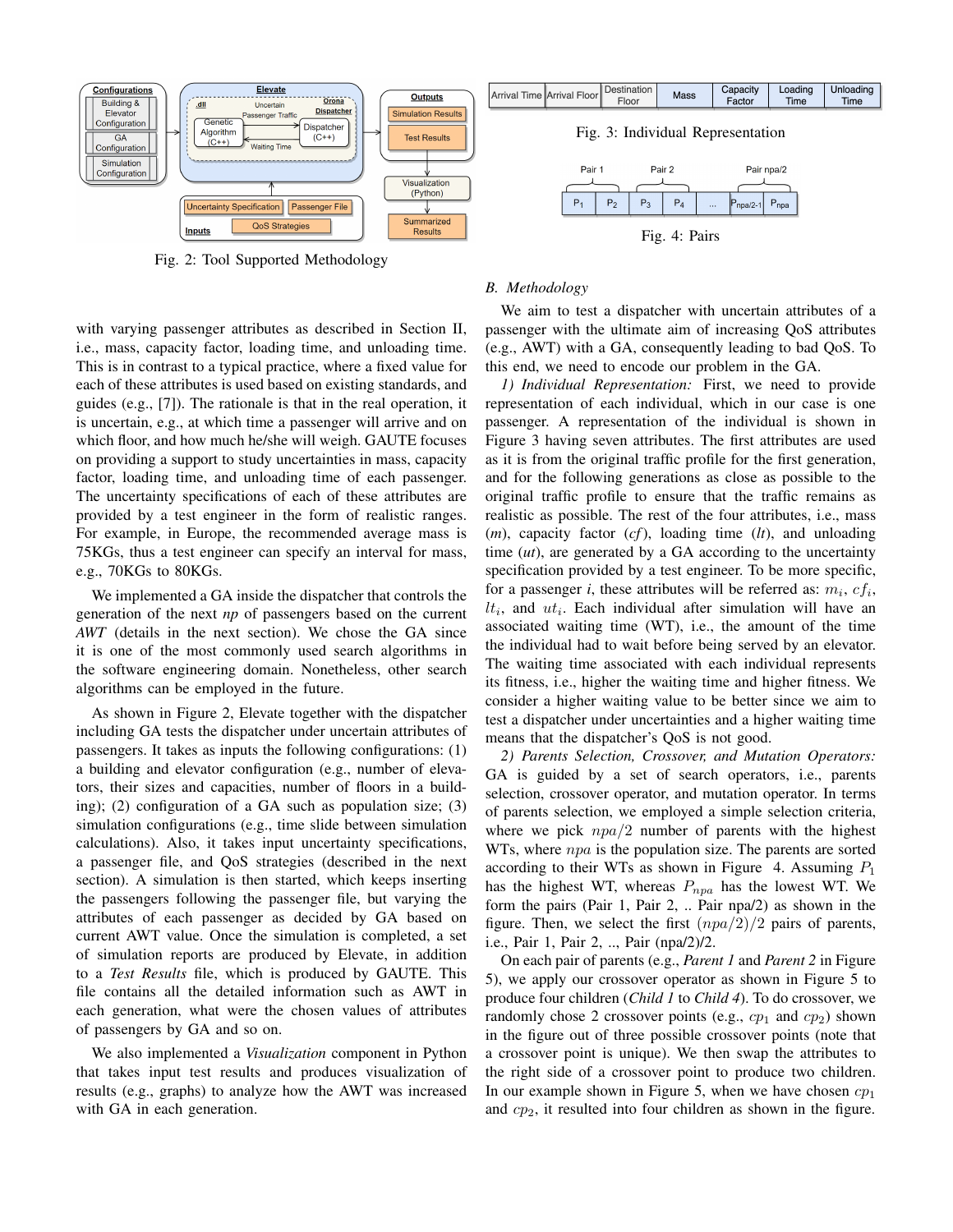<span id="page-3-1"></span>

Fig. 5: Crossover Operator

Finally, we defined a mutation operator to mutate each child as follows. For each child, we select 1, 2, 3, or 4 of the attributes for mutation with a mutation probability  $mp$ . If the attribute is selected for mutation, we mutate its values by replacing its current value with a random value chosen from a predefined interval for each of the attribute. For instance, if  $m<sub>x</sub>$  is selected, and assuming a predefined range of 70KG to 80KGs, we will pick a random value within this range and replace it with the current value of  $m<sub>x</sub>$ .

Note that, in addition to the above-presented operators, other operators can be defined. We will investigate other possible operators and experiment with them in future works.

*3) Fitness Function:* Since a GA works by using fitness as guidance, we employed QoS attributes to guide the GA towards generating uncertain traffic passengers that lead to high values of QoS attributes (e.g., high AWTs), i.e., unacceptable quality. An AWT is simply calculated by taking the average WTs of npa individuals. There are different ways to acquire AWTs during simulation in each generation of a GA to guide the creation of next  $npa$  passengers. The strategy we implemented waits until all the last  $npa$  passengers have finished their trips to acquire exact AWT of the last np passengers. Due to this reason, the first generation of passengers (npa) has exactly the same values of arrival times as the profile, whereas the arrival times of passengers in the next generations are delayed. As a result, the traffic generated by GA is a bit different than the original traffic profile. Other strategies will be investigated in the future.

#### IV. VALIDATION

<span id="page-3-0"></span>We present the results of an initial validation on an industrial dispatcher provided by Orona. First, we present the experimental settings for SiL in Section [IV-A,](#page-3-2) and GA in Section [IV-B.](#page-3-3) Second, we present the results in Section [IV-C.](#page-3-4) Third, we present threats to validity of our experiment in Section [IV-D.](#page-4-1)

## <span id="page-3-2"></span>*A. Settings for Software in the Loop Simulation*

We picked one traffic generation pattern provided by Elevate with the standard settings provided by Elevate. We set the profile to generate traffic from 8 AM to 10 AM. Orona provided us with the dispatcher algorithm implemented in C++ that extended with our implementation of the GA as shown Figure [2.](#page-2-1) We used a default building configuration provided in Elevate, i.e., with eight floors. We used two elevators, with each having a maximum capacity of 1000 KGs and the rest were the default configurations in Elevate. For simulation, we also used the default settings except for number of repetitions for simulations that was set to 1. As a comparison baseline, we used the same profile but with the fixed values for mass, capacity factor, loading time, and unloading time, meaning that it had no uncertainty in these attributes.

#### <span id="page-3-3"></span>*B. GA Settings*

We set the population size to 20, i.e., 20 passengers. To perform crossover, we picked two crossover points randomly out of the three possible crossover points that we have in our individual representation. For the mutation operator, we used a mutation probability of 5%, i.e., each of the four parameters (i.e., mass, capacity factor, loading time, and unloading time) has 5% chance to be selected for mutation. For each of these parameters, we chose the following ranges to pick a mutated value; 1) Mass: 65KGS to 85KS; 2) Capacity factor: 60 to 80; 3) Loading and Unloading times: 1 to 2 seconds.

To enable using the GA to follow the selected traffic profile from Elevate as closely as possible, we set the arrival time, arrival floor, and departure floor of each passenger as closely as possible to the one specified in the profile. The rest of the four parameters, i.e., mass, capacity factor, loading time, and unloading time, were controlled by GA to maximize the QoS attribute, which was AWT in this paper. Given the number of passengers in the chosen traffic profile, GA was evolved up to 63 generations. To determine whether GA manages to increase the AWT with uncertainty in parameters, we compared its AWT per generation with the one for the chosen profile. To account for randomness, we repeated GA 10 number of times to ensure that the results are not obtained by chance.

#### <span id="page-3-4"></span>*C. Results and Discussion*

Figure [6](#page-4-2) shows the results of comparing GA with the results of not using GA, i.e., baseline profile with fixed values of uncertainty attributes (*No GA* in the figure). The x-axis shows the number of generations, whereas the y-axis shows the AWT in seconds. Note that for *No GA*, it is one AWT value, whereas for GA it is an average of 10 AWT values corresponding to the 10 independent runs.

As we can see from the figure that without GA, i.e., without uncertainty, AWT stays relatively low throughout the simulation. In contrast, with the introduction of uncertainties with GA, one can see that AWT continues to rise until the simulation is finished. The results showed that over the generations, GA managed to increase the AWT as compared with *No GA*, suggesting that uncertainties in the passenger data, i.e., in particular in mass, capacity factor, loading time, and unloading time, affect the AWT of the dispatcher.

To further assess the statistical significance of the results, we did a one-sample Wilcoxon test at the significance level of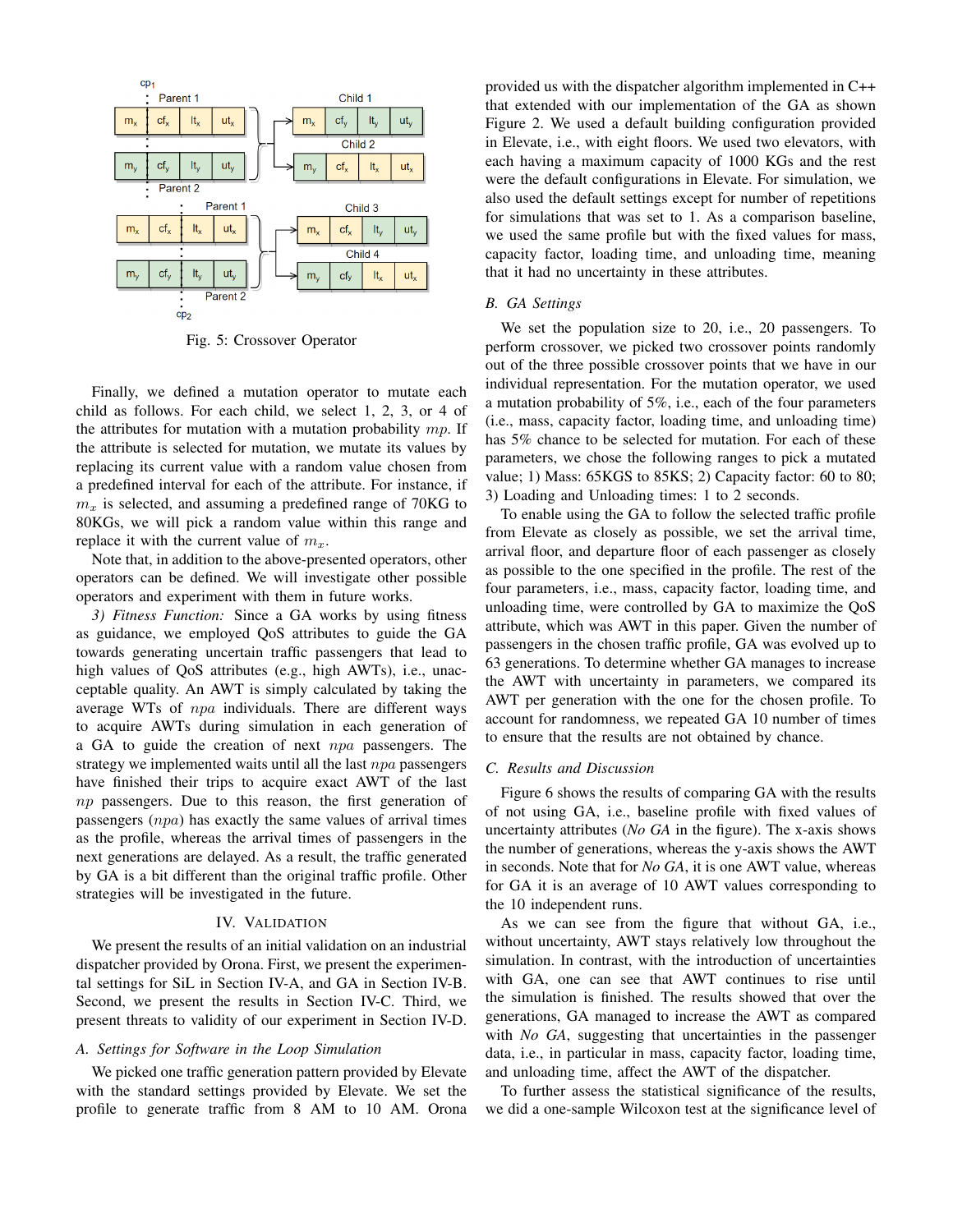<span id="page-4-2"></span>

Fig. 6: Results of Studying the Impact of Uncertainties

0.05 to compare the AWT from 10 runs of GA (last generation) with 1 AWT value of *No GA*. The test revealed a p-value less than 0.05 suggesting that GAUTE leads to significantly higher AWT than the baseline. These results suggest that uncertainties in the studied uncertainty attributes lead to significantly higher AWT than without uncertainties.

In general, our results indicate that uncertainty plays a crucial role in affecting the QoS of elevators, and thus, it should be explicitly studied. GAUTE is such a testing framework that will allow our industrial partners to experiment with different types of uncertainties during testing.

# <span id="page-4-1"></span>*D. Threats to Validity*

Our current experiments have several threats to validity that we plan to address in the future. Examples of such threats include using one dispatcher algorithm, one profile, one set of configurations (building, simulation, GA), and only one search algorithm. Thus, to further increase the confidence in the results, we need experiments with variants of dispatcher algorithms, different traffic profiles, and configurations. Moreover, we experimented with one set of GA parameters (e.g., 5% mutation probability), and different settings may lead to better results. Thus, we aim to perform parameter tuning to find the best settings in the future work.

Randomness affects the results of search algorithms like GA; therefore, we repeated it ten times to deal with randomness. However, we need to run simulations an additional number of times to gain further confidence in the results. Finally, we performed a relevant statistical test to compare *GA* with *No GA* approach.

#### V. LESSONS LEARNED

<span id="page-4-0"></span>In this section, we present lessons learned and implications of our results from industrial and research perspectives.

# *A. Uncertainty as the First Class Entity*

Our preliminary experimental results show that uncertainty in passenger data affects the AWT. Thus, we argue that uncertainties must be considered explicitly and as first-class entities during testing of elevators. Doing so will: (1) help understanding the relationships among various uncertainties and QoS attributes; (2) identify unforeseen situations such as too long waiting times; (3) improve dispatcher algorithms to identify and handle unforeseen situations; (4) building new self-healing and recovery mechanisms to deal with unforeseen situations.

### *B. Utilization of Real Operational Data*

As part of our project, we can gain access to operational data of real installations. Such data can be used instead of the traffic profile from Elevate to further study uncertainties with more realistic data. Moreover, we set the ranges of uncertainty attributes based on the knowledge of domain experts rather than extracting such information from operational data. This was required since data about mass, capacity factor, loading, and unloading times are not collected for each individual passenger during the real operation.

# *C. Technology Transfer*

The current tool-supported methodology version we report in this study is a prototypical implementation intended for research purposes. However, despite its prototypical implementation, based on our conversations with practitioners, we believe that the steps towards the transfer of the tool are straightforward. Specifically, we envision the following steps: (1) consider feedback taken from industrial practitioners and polish certain aspects of the tool (e.g., how to automatically tune GA parameters, how to include data from the real operation, and how to make analyses more detailed); (2) perform a more careful and complete empirical evaluation, by considering more aspects than the ones considered in this paper (e.g., more buildings, further experimental runs, statistical tests); (3) train engineers from Orona to use our tool; (4) establish a tool maintenance plan.

# *D. Research and Industrial Implications*

In terms of industrial implications, GAUTE provides new insights on testing dispatcher algorithms in the presence of uncertainties. Thus, our developed tool can be used by Orona to test their various dispatcher algorithms with different traffic profiles to improve their quality and further study how well their dispatchers deal with uncertainties. Such a study can help Orona to improve their QoS further.

In terms of research, our work is preliminary; thus, it opens up several new directions for researchers to investigate. First, one can develop cost-effective genetic operators since our operators are an initial attempt to demonstrate the working of the methodology. Second, researchers can also investigate the development of specialized algorithms for testing dispatchers under uncertainties. Third, we only experimented with GA, and other existing algorithms such as multi-objective algorithms (e.g., NSGA-II) and machine learning algorithms (e.g., reinforcement learning) could also be tried.